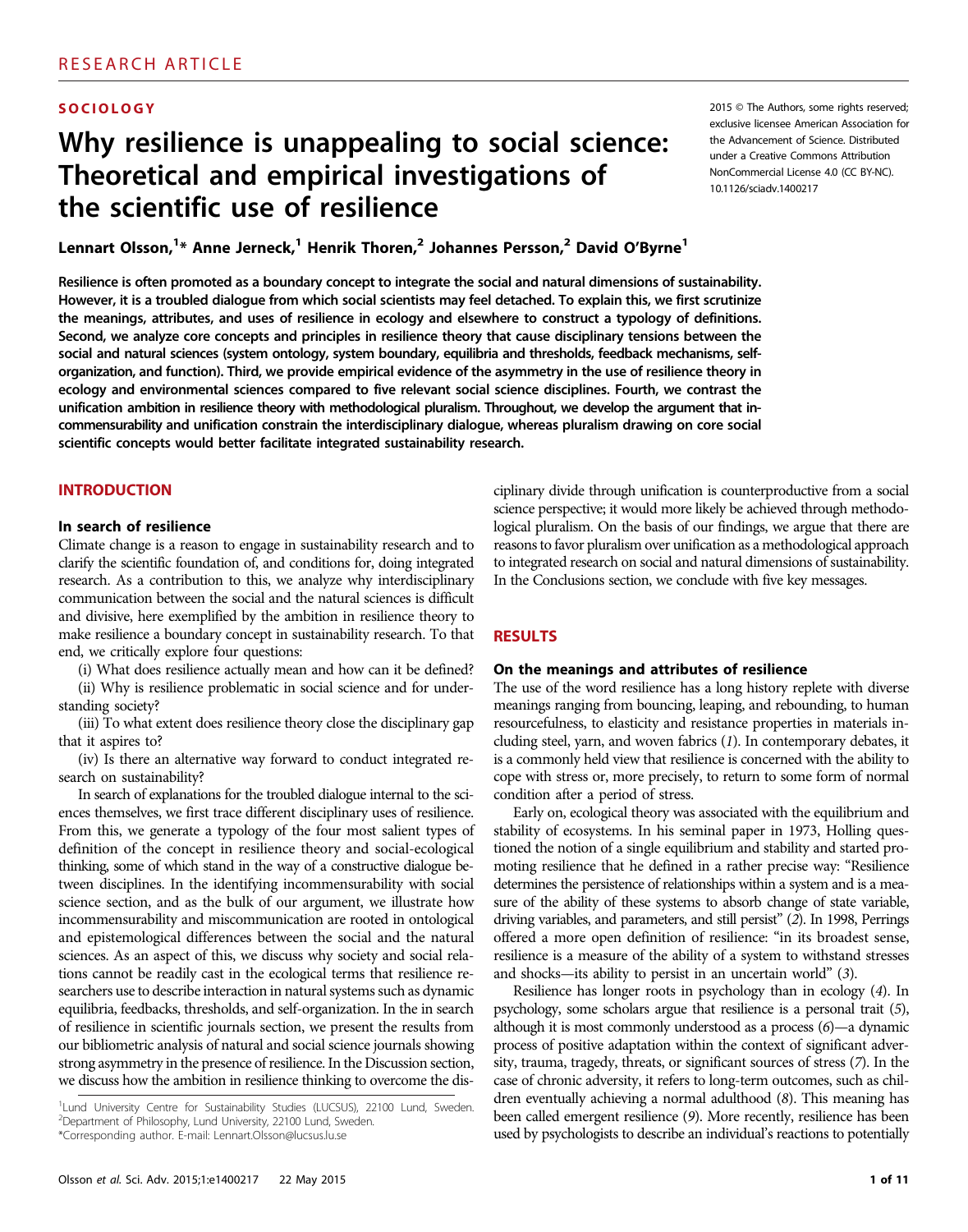traumatic events (10). In some circles, this change shifted the focus from individual resilience to include the role of social capital in communities in which individuals are embedded (11). Research on community resilience includes insights on health and human development, and can potentially be seen as an example of co-development with resilience theory in the context of socio-ecological systems (SESs)  $(12-14)$ .

With regard to the wider spread of resilience thinking, interdisciplinary scientists interested in SESs have incorporated resilience into their thinking and define it as follows: "The ability of human communities to withstand external shocks or perturbations to their infrastructure, such as environmental variability or social, economic or political upheaval, and to recover from such perturbations" (15). The tendency to understand resilience as resistance to change is ubiquitous in the literature, as exemplified by the following quotation from leading resilience theorists: "The more resilient a system, the larger the disturbance it can absorb without shifting into an alternate regime" (16). In disaster management, it refers to multiple aspects ranging from absorbing and recovering from, to resisting, the effects of a hazard, as well as preserving and restoring "essential basic structures and functions" [(17), p. 24]. Such wide meanings may end up being contradictory as in the notion of "restoring equilibrium and getting away from it by moving to a new system state"  $[(1), p. 2710]$ .

It is clear that resilience thinking describes important attributes of ecosystems, of materials, and of human beings, that is, the ability to cope with, and recover after, disturbance, shocks, and stress. However, with popularity comes the risk of blurring and diluting the meaning (18). From a scientific point of view, one might think that scientists rooted in resilience research would try to safeguard the concept from inconsistency and ambiguity because conceptual accuracy and precision are of fundamental importance and often considered a prerequisite in science (19). Conversely, the Resilience Alliance contributes to ambiguity, as exemplified in the following quotation where transformation is pointed out as crucial to maintain resilience: "the very dynamics between periods of abrupt and gradual change and the capacity to adapt and transform for persistence are at the core of the resilience of social-ecological systems (SESs)" (20). However, we take transformation, which seems to be contrary to what Walker et al. see as the necessity to avoid "shifting into an alternate regime" (16), to be in contrast to resilience (21, 22). Recently, resilience thinkers address this ambiguity in the meaning of resilience, which seems to include both change and resistance to change, by arguing that it is the critics who misinterpret or misunderstand the notion of transformation (23).

A major point of that discussion in resilience circles is whether resilience is a normative concept or not; that is, is resilience "good" or "bad," or neither? The policy use of resilience is almost exclusively normative (24), and proponents of resilience theory have recently acknowledged that "we agree that the resilience literature often treats resilience as something good" (23). However, the tendency to see resilience and all that it entails as desirable is an important reason, we argue, why social science focusing on social change over stability has difficulties accepting the resilience concept. Given the controversy around the normativity of resilience, the notions of "good" and "bad" resilience need to be studied more (25). In addition, resilience aspires to be an integrated framework to be used across the boundaries of the natural and social sciences [(3), p. 511, (26), p. xxi], but that causes tension especially in relation to agency, conflict, knowledge, and power, which are core social science concepts. Social scientists have therefore argued that the application of resilience to social systems requires more solid theoretical grounding (27).

### A typology on resilience

At this point, we acknowledge the long history of the concept of resilience with its many articulations, iterations, and positive attributes. However, it is an elusive concept in need of structuring, so we suggest a typology organized around two conceptual meanings on one axis, and two attributes on the other, describing the four main types of definition frequently used in the scientific literature (Table 1). The first conceptual meaning refers to the ability of a system to cope with stress and "bounce back" (BB); the second refers to the ability of the system to "bounce back" and "transform" (BB-T). The first attribute is descriptive implying that resilience is "neutral" (N), that is, neither good nor bad, contrasted by a prescriptive attribute implying that resilience is desirable and "good" (G). Each of the four distinct types is exemplified by one representative article.

#### Identifying incommensurability with social science

In the following five subsections, we identify core concepts and principles in resilience theory that create theoretical tensions and methodological barriers between the natural and social sciences and thus stand in the way of a constructive dialogue on knowledge integration between disciplines. To evaluate the ontological commensurability of resilience theory with social science, we examine the concepts and principles deployed in resilience research in terms of their assumptions about society and the standing of these assumptions in social science.

First: System ontology. In ecology, the concept of resilience is associated with a system ontology and ecosystems as the target domain. Whereas some ecologists study ecosystems for the interactions between predators and their prey, others see ecosystems as flows of energy. Neither of these "constructed systems" is intended as a complete account of ecosystems. In the literature on SESs, the system under study commonly has a prominent ecosystem component such as a coral reef (28), fisheries (29), forests (30), grasslands (31), or wetlands

|                    | <b>Attributes</b>                                                                                                                                    |                                                                                                                      |  |  |  |  |
|--------------------|------------------------------------------------------------------------------------------------------------------------------------------------------|----------------------------------------------------------------------------------------------------------------------|--|--|--|--|
| Meanings           | Descriptive—<br>neutral (N)                                                                                                                          | Prescriptive—<br>good (G)                                                                                            |  |  |  |  |
| <b>Bounce back</b> | <b>BB-N</b>                                                                                                                                          | <b>BB-G</b>                                                                                                          |  |  |  |  |
|                    | (2) Holling, 1973.<br>Resilience and<br>stability of ecological<br>systems.                                                                          | (3) Perrings, 1998.<br>Introduction:<br>Resilience and<br>sustainable<br>development.                                |  |  |  |  |
| <b>Bounce back</b> | <b>BB-T-N</b>                                                                                                                                        | <b>BB-T-G</b>                                                                                                        |  |  |  |  |
| and transform      | (16) Walker et al., 2006.<br>A handful of heuristics<br>and some propositions<br>for understanding<br>resilience in<br>social-ecological<br>systems. | (20) Folke et al., 2010.<br>Resilience thinking:<br>Integrating resilience,<br>adaptability and<br>transformability. |  |  |  |  |

Table 1. Typology of resilience definitions in ecology and socialecological systems thinking.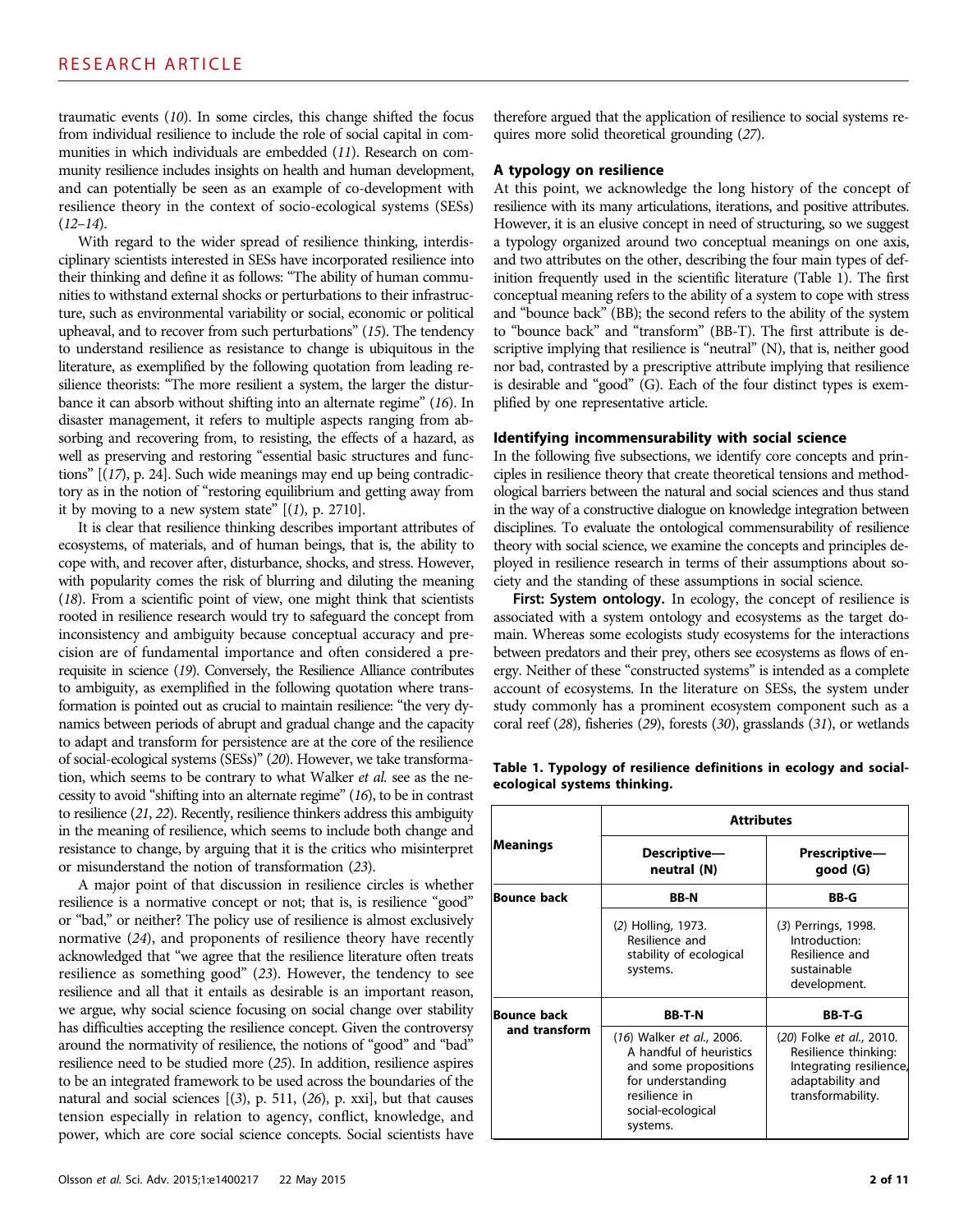(32). The notion of system is indispensable to resilience, and having decided on the phenomenon to be explained, the system boundaries need to be defined. Beyond that, resilience is sometimes used to describe and analyze social entities such as institutions, organizations, cities, or states (33). To take it even further, ecologists sometimes claim that "ecological and social domains of social-ecological systems can be addressed in a common conceptual, theoretical, and modelling framework" (16). Even if the system ontology is essential in resilience thinking, there are surprisingly few studies addressing resilience at the system level. In a recent quantitative meta-analysis of 197 published articles on resilience, Downes et al. (34) found an overwhelming focus on the species or community level in ecological studies and on the individual level in social science studies.

In the social sciences, system ontology is not new or unknown. Although researchers studying social phenomena based on social theory are reluctant to use systems as an ontological description of society, they may use "system" analytically to study a specific aspect of society, polity, or the economy such as the energy system, the party system, or the tax system. To be noted here, some early social system theories emanated from physics and biology. In 1935, in his book The Mind and Society, the renowned economist Vilfredo Pareto formulated one of the first social system theories in the form of "General Sociology." Here he claimed that: "My wish is to construct a system of sociology on the model of celestial mechanics, physics [and] chemistry" [(35), p. 16]. In sociology, Talcott Parsons, another proponent of system theory, was inspired by Pareto and the emerging system science in biology (36). Intentionally or unintentionally, the current discourse on SESs borrows many of its ideas about society from this early view of social systems inspired by the natural sciences, which is now highly controversial in contemporary social sciences (37).

The most prominent modern system theory in the social sciences, especially in sociology, is without doubt Niklas Luhmann's general system theory rooted in functionalism (38). However, Luhmann's notion of system is very different from that of Parsons and also quite different from the meaning of system in resilience theory. According to Luhmann, a social system consists of nothing but communication; neither material conditions nor human beings are part of it (39). Luhmann's systems are characterized by autopoiesis, meaning that the system creates its own basic elements that make up the system. For example, the economic system as we know it is based on money, and money is created by the economic system. Without an economic system that defines the value of money, it would simply be pieces of paper, and without money, there would be no economic system. This is very different from how we understand ecosystems.

Another characteristic of an autopoietic system is that its boundaries are determined by the system itself. In the economic system, anything that is scarce and in demand has a price and is internal to the system, whereas goods and services that are either ubiquitous or not in demand have no price and are external to the system. Hence, an autopoietic system has no direct links to its environment; it is closed. However, under pressure from its environment, the system may change by shrinking or extending its boundaries. In Luhmann's system theory, the environment (ecosystems for example) can never become part of society, and society can never become part of the environment—the notion of SESs is therefore incompatible with Luhmann's systems theory (40).

Although Luhmann's attempt to reconceptualize modern society is "attractive, comprehensive and theoretically consistent," it is, for several reasons, highly controversial in social theory, and critics have pointed out that not all systems are as (functionally) autonomous or closed as Luhmann described them (39). As a whole, the critique points at the problem of using functional systems thinking to describe and explain relations between entities and systems (41). This takes us to the next point: the problem of defining system boundaries.

Before that, we should briefly mention World System Theory (WST) as yet another well-known system theory in the social sciences, with the sociologist Immanuel Wallerstein as its most prominent theorist. It developed in the 1970s out of Marxist thought and builds on dependency theory emerging in the late 1960s as a critique of functionalist modernization theory in development (42). WST is an important source of inspiration to many environmental social scientists  $(43)$  and development thinkers alike—but it is hardly compatible with resilience theory. From the following discussion on the similarity between resilience theory's assumptions about society and those of functionalism, it should be clear why WST and resilience seem incompatible, especially because WST is fundamentally informed by a radical rather than a conservative political agenda (44).

Second: System boundary. The ability to define boundaries is an important prerequisite in "system ontology"; however, at times, this can be a challenge. Not even planet Earth is an example of a system with clear boundaries owing to its layered atmosphere. In some cases, it is easier to define the system because it may have clear boundaries, or the research focus may allow boundaries to be clearly stipulated. In psychology, the system ontology is well established, and the most fundamental systems under study are (fairly) well defined such as the individual, the family, the local community, the school, and so forth. In many instances, it is more difficult to settle the boundaries—in both the natural and the social sciences. A forest, for instance, may have no boundaries that can be unambiguously determined. It may be more or less well connected with other forests, lakes, and rivers in such a way that any suggested boundary will be arbitrary or artificial. At first blush, a lake ecosystem is clearly separate from the surrounding terrestrial environment. However, some plants along the shoreline may be either partially submerged or rooted in the surrounding land; amphibians move between the shoreline and the water; surrounding trees drop leaves into the water, etc. [(45), chap. 6]. To take a further but different example of the delineation problem, cognitive processes draw on the external world to such an extent that an individual's skin can obviously not be taken to approximate the boundaries of an individual's cognitive system (46). The delineation of a system is not just a matter of social or spatial location, and depending on the choice of theory, boundaries will vary. Hence, we must rely on other properties and recognize how scales and social relations are interconnected with actors, institutions, and structures beyond the "system."

Generally, we seem to understand a system as an entity of a given phenomenon that we want to describe, explain, or interact with—and this has consequences for how we understand the system. Herbert Simon (47) argued that the strength of connections between variables can be used to decompose systems into distinct subsystems. Moreover, it is often claimed (48) that a system is a set of elements standing in reciprocal interrelation. However, even such systems depend to some extent on pragmatic considerations (49). As an illustration, Collier and Cumming [(50), p. 203] claim that "the difficulty of defining an ecosystem is complicated by the fact that any description of an ecosystem is from the perspective of an observer." This resonates with the social science perspective arguing that boundaries, like theories, are constructed by someone for some purpose (51). In case study design, researchers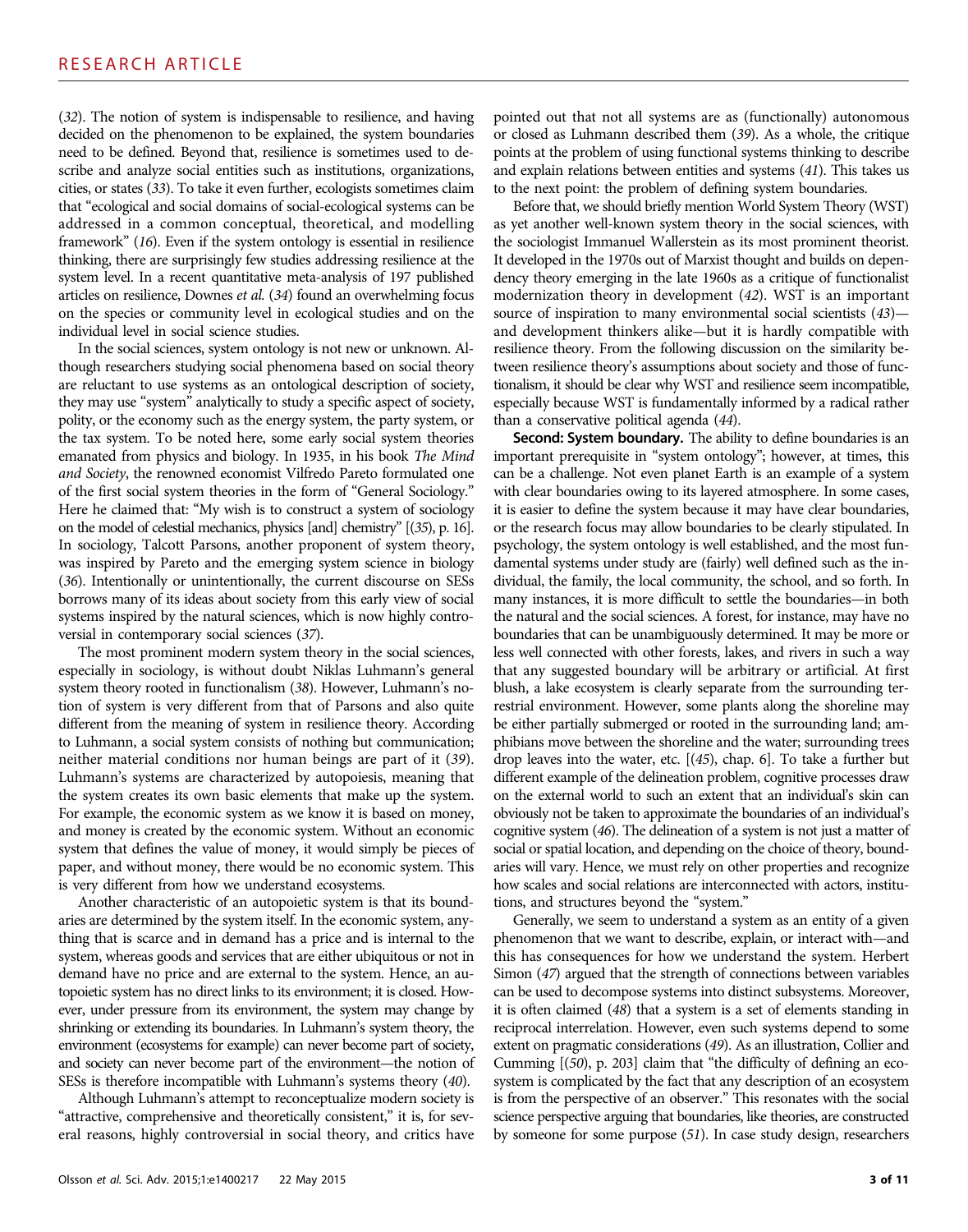set boundaries on the basis of research questions, propositions generated from theory, meta-theoretical assumptions, etc.

With regard to boundaries, there is no sharp line of demarcation in reality to explain perceived differences between natural or social systems. Neither in nature nor in society are boundaries fixed unless we first decide on the phenomenon to be described or explained. Pragmatic considerations imply some degree of construction—in both social and natural contexts. There is thus a certain degree of reflexivity among researchers who recognize that system boundaries are constructed, and that sometimes, for various reasons, resilience is contested.

In theory and practice, systems and system boundaries are essential components of resilience, although there are many obstacles to systems thinking inherent in contemporary social science. In particular, system boundaries depend on the assumption that there is a given set of entities and that these are universally recognized across disciplines. However, in the natural sciences, a given set of entities is more accepted than in the social sciences. It is tempting to downplay the conceptual requirements of systems to make resilience applicable to social phenomena, but that would be a clear example of blurring the concept of resilience, which should be avoided because it would result in a less scientific concept.

Whereas system is almost a universal concept in the natural sciences, institutions are axiomatic, although interpreted variously, to social science and core to understanding social continuity and change (52, 53). The use of an institutional lens on the integration of social and natural dimensions could become a methodological linchpin to connect the social and the natural sciences for the sake of sustainability. This would require not only the use of rational choice institutionalism, as represented by Ostrom (54) and often associated with SESs (55), but also the involvement of historical, sociological, and discursive institutionalism, which stress the material as well as ideational aspects of society and nature and their dynamics (56). Different institutional theories would treat the idea of system and system boundaries differently.

Third: Equilibria, thresholds, and feedback mechanisms. The idea of multiple equilibria and thresholds is central to resilience theory as seen in this quotation: "Social-ecological systems exhibit thresholds that, when exceeded, result in changed system feedbacks that lead to changes in function and structure" (16). This dynamic is often visualized by a ball on an undulating surface with multiple concave shapes. If pushed too hard, or if the walls are lowered, the ball may move into another concave shape, illustrating that the system has exceeded some critical threshold(s) and shifted into a new equilibrium. An example could be a lake shifting from a vegetation-dominated clear state into a turbid plankton-dominated state (33). The interesting question is whether the lake has shifted into a new system, thus a system transformation, or whether the system is basically the same but with an altered function. Using this as an analogy to social systems is problematic because here we take transformation to mean a process in which society changes not only in function but more profoundly in terms of structures, institutions, or social relations: "after a transition, the society, or a subsystem, operates according to new assumptions and rules, thus indicating a range of new practices and not just an altered function" [(21), p. 176].

The analogy of the ball and the undulating surface is problematic in relation to social phenomena because of competing explanations and paradigms in the social sciences. In ecological resilience, the undulating surface reflects the current scientific understanding, whereas in the social sciences there may be no consensus on the "shape" of that "surface."

Feedback is another central component of the "system ontology" that is problematic in the study of society and social relations. In cybernetics, there are two types of feedback mechanisms: negative feedback, which stabilizes the system (homeostasis), and positive feedback, which causes exponential change. Applied to social phenomena, this notion of negative and positive feedback is overly simple. Social entities interact back and forth in norm-based processes of continuously interpreted (and reinterpreted) communication and interaction that may or may not affect behavior—thus indicating less predictability and greater complexity than simple positive or negative feedback (27, 57). The structural complexity of ecological and social systems can partly be conceived of in similar terms, but the feedback processes associated with each are incomparable because feedback mechanisms in social systems are primarily determined by agency, or structured agency, rather than by structural forces (27). This is especially so because norms influencing agency are dynamic constructs subject to continuous change rather than to static structures (56).

Fourth: Self-organization. The principle of self-organization is a further cornerstone of the resilience discourse (58). In ecology, selforganizing systems are common and perceived as unproblematic because there is often an overarching driver, the attractor, providing the logic of self-organization. To exemplify this, all leaves in a deciduous boreal forest orient themselves toward the sun to optimize the amount of sunlight that they can capture, thus maximizing the uptake of solar energy, which is an attractor of that system.

With regard to society, the most obvious example of self-organization would be the "invisible hand," which was first described in 1776 by Adam Smith, stating that capitalist markets would self-regulate if left on their own (59). According to Smith, the natural propensity of humans to "truck, barter and exchange" leads to a situation where every man is a merchant and "the society itself grows to be what is properly a commercial society" [(60), p. 22]. Even if Smith did not use the term self-organization, what he depicts is almost a perfect illustration of such a system. The outcome (= the market) is the result of a decentralized and nonintentional process where the role of government is to guarantee freedom, property rights, and security in a process that should work even if participants are unaware and have no knowledge of it (61).

Much later, in an argument in favor of market forces and against radical (state-oriented) reformists, the economist Friedrich Hayek (62) developed the idea of self-organization even further. However, such views of society are contested by scholars outside the neoclassical paradigm. When Polanyi (63) speaks of the emergence of a self-regulating market, he stresses that it relies on strong state interventions, primarily the commodification of land, labor, and money (63). He also argues that Smith's claim on man's natural propensity to "truck, barter and exchange" is a myth created during industrialization. What appears to be self-regulating by some is thus considered the result of political forces and institutional change by others. As a further illustration, social science offers a vast literature on power as a fundamental and omnipresent force shaping and reshaping interactions, relations, and social (not self-) organizations, implying various degrees and types of continuity or change (64). In addition, the literature on agency, conflict, institutionalism, structuralism, and other middle-range theories is rich, varied, and frequently used.

Self-organization is aligned with rational choice theory as seen in the works of Elinor Ostrom (54, 55, 65), who was a strong supporter of and contributor to resilience thinking. However, rational choice is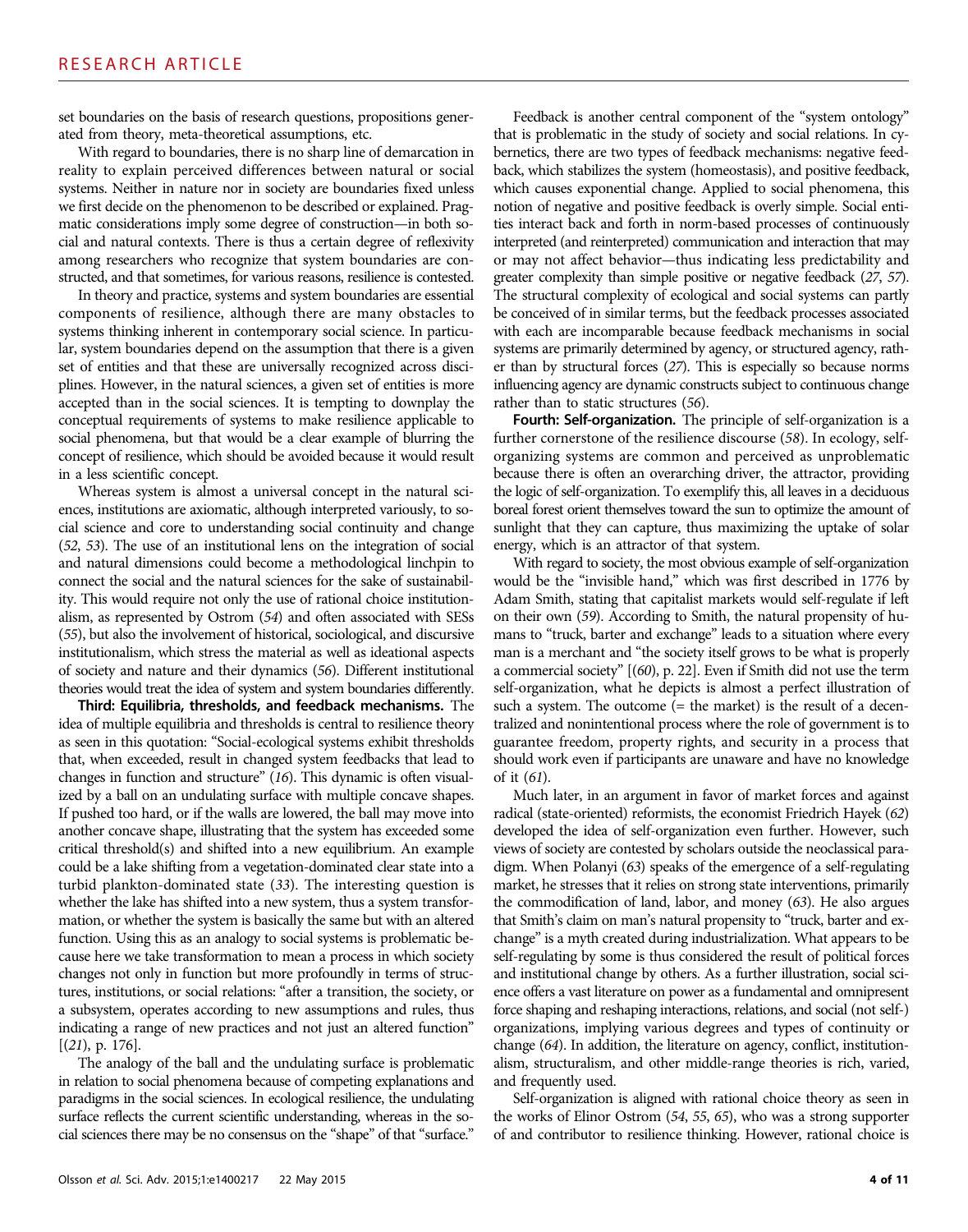often criticized for leaning heavily on the two principles of methodological individualism: of seeing macro patterns as resulting from the aggregation of decentralized choices and of seeing economic change as determined by factor costs (land, labor, capital).

Resilience theory is rooted in complexity theory, wherein selforganization is seen as the overriding organizing principle (58, 66). A conspicuous example is given by Walker et al. (31) claiming that "a characteristic feature of complex adaptive systems is self-organization without intent … and although the dynamics of SESs are dominated by individual human actors who do exhibit intent, the system as a whole does not (as in the case of a market)." Proponents of complexity theory argue that complex systems (for example, business systems and social networks) can be understood by emergence—in terms of new configurations resulting from self-organization (67), whereas others say that emergence refers to new patterns and properties resulting from iterative human interaction (68). When self-organization is used in the social sciences, it is mainly understood as a reaction to power asymmetries and structural inequality such as in the formation of social movements  $(69 - 71)$ .

Fifth: The notion of function and functionalism. The understanding of function is a major source of divergence between the natural sciences and contemporary social sciences, but this was not always the case. In ecological sciences, function is a central theme often defined as the ecological mechanism that maintains the structure and services produced by ecosystems, such as primary production, decomposition, and trophic (food chain) interactions (72). The early functionalists in the social sciences, such as the sociologist Durkheim and the anthropologist Radcliffe-Brown, argued that the concept of function, when applied to society, can be seen as an analogy between social life and organic life (73). A meaning similar to that used by the early functionalists is found in resilience theory where ecosystems have four main functions (exploitation, conservation, release, and reorganization), which according to certain dynamics are responsible for the succession and transformation of ecosystems from one state to another (74).

In the seminal book Panarchy [(74), p. 107], the definition of a social system is taken from "The Social System" by Talcott Parsons (75), a structural functionalist in sociology who argued that his principles could be applied to many systems, not just social systems. Resilience thinking resembles Parsons' general theory wherein intra- and intersystemic relations are defined by cohesion, consensus, and order (41). In particular, there are obvious similarities between the SES discourse and Parsons' AGIL scheme describing four core functions—or functional imperatives—that serve to maintain stability and secure survival of the social system  $[(41)$ , pp. 241–242]: (i) adaptation  $(A)$ —a system must adapt to the physical and social environment as well as adapt the environment to its needs; (ii) goal attainment (G)—a system must define and achieve its primary goals; (iii) integration (I)—a system must coordinate and regulate interrelationships of its components and strive toward a cohesive whole; (iv) latency (L)—a system must furnish, maintain, and renew itself and its individuals to perform their roles according to social and cultural expectations.

As a further description and explanation of the AGIL model, modern societies have acted on all four components according to Parsons: for adaptation, societies developed industries and markets as well as science and technology; for goal attainment, societies developed political institutions; for integration, societies developed civil society and religion; and for latency, societies developed families and schools. Parson was later criticized for overemphasizing consensus, conformity, stability, and reification. To address this critique, neofunctionalists incorporated more agency, dynamics, and conflict into this thinking (76).

A recent quotation from Ecology and Society may serve as an example of the resemblance between resilience theory and Parsons' functionalism: "The crux of the problem of fostering sustainable, resilient landscapes is thus the problem of designing or developing appropriate institutions that will act flexibly, proactively, and at appropriate scales to strengthen feedbacks that modify and moderate demand for ecosystem services and incorporate the trade-offs between human wellbeing, profit, and the exploitation of ecosystems" [(77), p. 1143]. However, the crux of the matter is not only to create functional institutions but also, as known from institutional theory, that inefficient or ineffective norms, rules, and values often persist because institutions are "sticky" and not easily replaced nor designed, developed, or changed (78). There are further concerns with functional definitions of institutions. First, the emphasis on the functionality of institutions implies a conservative approach to social change (79). Second, the existence of malfunctioning institutions is difficult to explain if their role is to perform the very function that defines them (27). Third, the equilibrium tendencies in structural functionalism may not be helpful in a social science analysis (1).

As a reaction to the incapacity of functionalism, such as the inability to explain rapid social change, various conflict theories rooted in the ideas of Karl Marx, Max Weber, and George Simmel emerged in the 1960s and asked other questions about society (80). According to conflict theory, institutions are shaped by existing conflicts, power (im)balances, and social stratifications in society, which in itself is seen as highly dynamic rather than static as in functionalism (81). On the basis of a wealth of empirical data, the further development of sociological conflict theories has since then emphasized the importance of detailed study of processes in society, thus moving away from the production of grand theory and what was perceived as ideologically based conflict theory (82). Similarly, the influence of functionalism waned substantially in the 1960s (80) and some even declare it to be "dead as a dodo"[(83), p. 37]. Notably, and as a peculiarity, functionalism builds on a nondynamic consensus perspective of society, which echoes the state of a steady equilibrium that resilience theory reacted against and rejected in its own analysis of ecosystems (84).

The most fundamental obstacle here, we argue, is the difference in how resilience theory and the social sciences understand society—in terms of social systems, social relations, and social change. In essence, resilience theory is implicitly based on an understanding of society that resembles consensus theories in sociology, according to which shared norms and values are the foundation of a stable harmonious society in which social change is slow and orderly—and where, in analog, resilience thus becomes the equivalent of stability and harmony or the good norm. However, while previously seen as dominant in sociological theory—though strongly contested, for example, by the critical theory of the Frankfurt School—consensus theories have declined dramatically since the 1960s (41), giving more space to conflict theory and issues of diversity, inequality, and power. Conflict theories emphasize conflicting interests between groups in society, meaning that social order is maintained by (material or discursive) manipulation and control by dominant and powerful groups, and that transformational change can develop from the tensions between these groups and the redistribution of power. In functional approaches, the conservatism is clear: change is understood as coming about due to continuous progressive processes such as the division of labor or differentiation;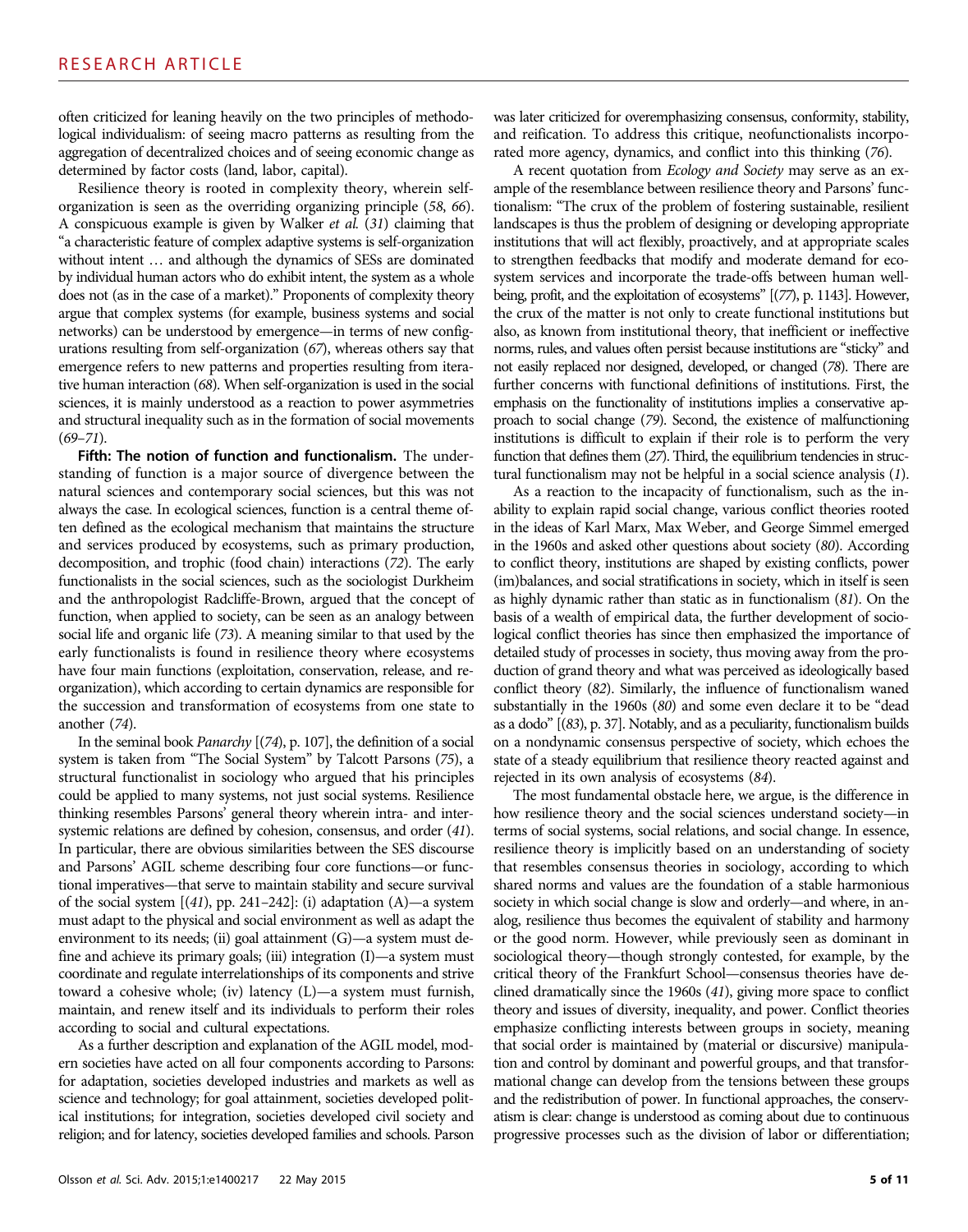conflict arises in reaction to these, and a stable society must contain the unrest. This must be taken into consideration in any serious attempt to bridge the social with the natural sciences, be it via resilience theory and thinking or via other less unifying and thus more methodologically and theoretically pluralist approaches.

Whereas most disciplines seek to avoid teleological explanations, biology, and evolutionary biology in particular, is rife with functional claims (85). The striking similarities between resilience theory and rightly abandoned theories of functionalism (and structural functionalism) in the social sciences, as also noted by others  $(1, 79)$ , are one reason why the resilience discourse does not fit the social sciences. Resilience theory rests on functionalism as a theoretically superseded understanding of society; furthermore, owing to its emphasis on selforganization, it appears to be aligned with the contemporary neoliberal economics paradigm (86, 87). This entails a proliferation of marketbased instruments for ecosystem management (88) as epitomized by The Economics of Ecosystems and Biodiversity initiative (TEEB) aiming to help decision-makers recognize, demonstrate, and capture the values of ecosystem services and biodiversity (89 [see also Brown (90)].

#### A preliminary conclusion

To summarize the argument so far, we conclude that despite its compelling attractiveness in terms of its original coherence, simplicity, and apparent completeness, there are problems in using resilience as a universal concept. Admittedly, it has analytical potential, especially in the serious effort to promote integrated approaches across scales, sectors, and spaces (25), but not everyone finds it helpful that resilience thinking seeks to combine adaptation (dynamic) with resistance (static) in one framing concept (1). Moreover, whereas resilience theory aims to prevent transitions—or rather, hinder the collapse of a productive system—social theory commonly used in sustainability studies—from transition theory to political ecology—aims to locate and analyze multilevel or multiscalar resistance against change while seeking to stimulate social transformation (91). This incommensurability is problematic for at least two reasons. First, sustainability research needs to consider both continuity and change while also distinguishing between them (76). Second, transformation for the sake of persistence of the system rather than transformation for profound change—appears counterintuitive to social science thinking. Whereas studies building on rational choice, as found in the literature on SESs, have difficulties in identifying and explaining change, studies drawing on, for instance, transition theory and discursive institutional theory seek specifically to identify initial change by studying agency, or the thinking and speaking that precedes agency (56). Agency, in turn, can be interpreted differently depending on the use of analytical perspective, be it cultural, discursive, powerbased, or a rational choice (91). Furthermore, structures serve as both outcome of and context for agency (76).

On the basis of the analysis thus far, we offer three main synthesized reasons for why resilience is not attractive to nor easily integrated with social science thinking: (i) the ontological presupposition to see reality as a system with equilibria, feedbacks, and thresholds; (ii) the principle of self-organization overshadowing agency, conflict, and power; and (iii) the notion of function as foundational to resilience theory while having lost its centrality in the social sciences.

# A cautionary remark on the politics and metaphor of resilience

As resilience travels from being a descriptive—and initially a rather precise—concept in ecology to become a normative notion in society (and policy), it becomes increasingly vague and wooly, whereas the descriptive origin somehow gets lost (18). Further, in the attempt "to make resilience a full-scale paradigm or even a science," its explanatory power gets "pushed to represent more than it can deliver"  $[(1), p$ . 2713]. Owing to its malleability in science combined with its popularity among powerful private or public actors, there is a risk of (un)intentional scientific justification of particular policies, projects, and practices. This creates a tendency in resilience theory to depoliticize social change (92) as in a recent example where poverty is seen as a stochastic dynamic process (93) rather than the outcome of political and structural processes.

To exemplify this, resilience is increasingly adopted by influential global organizations such as the United Nations Development Program (24) and funding institutions such as the Rockefeller Foundation (94) as a basis for policy-making and deployment of funds. Because of the difficulties of incommensurability synthesized above: system ontology, and that assumptions of self-organization and function tend to hide power, ignore the dynamics of conflict, and bracket agency. The use and promotion of the resilience concept in policy making and funding regimes concerned with development and sustainability transitions, where issues of power, conflict, and agency are generally considered central, is at best inappropriate. If oppressive power or a denial of agency cannot be questioned, it is unlikely that they can be understood, no less changed.

For these reasons and the fact that resilience appears conservative when extended to social change and social relations (95), we need to acknowledge "the politics of resilience" [(25), p. 48]. This can be done by asking specific questions on resilience "of what" and resilience "for whom" as explicitly expressed by Cote and Nightingale [(79), p. 479]. One person's resilience may be another person's vulnerability (1). This becomes particularly problematic in the context of poverty, where resilience has serious limitations: it is not a pro-poor concept; there is no automatic connection between resilience building and poverty reduction; efforts to reduce poverty cannot simply be replaced by building resilience that does not offer any direct road out of poverty; and finally, emphasis on system-level resilience may work against the interest of people who are poor (25).

Larson (96), himself an ecologist, argues that the integration of ecology with ethics and society is facilitated by the presence of metaphors in ecology—such as competition, invasion, and resilience—that originated in society. These metaphors are frequently used by ecologists to describe and explain complex processes and systems dynamics including their expected, or even desired, outcomes (96). They operate as "feedback metaphors," which come from everyday parlance, are applied in science, and then feed back into society again. However, there are both philosophical problems and social challenges associated with this. The choice of metaphors is not only epistemological but also ethical and performative, resulting in actions and real social consequences (96). Metaphors highlight some aspects while hiding others, thus blurring the line between fact and value. Because of the way metaphors operate, they create a "tension between neutrality and advocacy" [(96), p. 142]; facts and values as well as science and society are intertwined. When resilience as a metaphor becomes widespread, this has implications for social science and society as we argue herein.

# In search of resilience in scientific journals

Having shown theoretically why it is unlikely that resilience would appeal to contemporary social science, we will now demonstrate empirically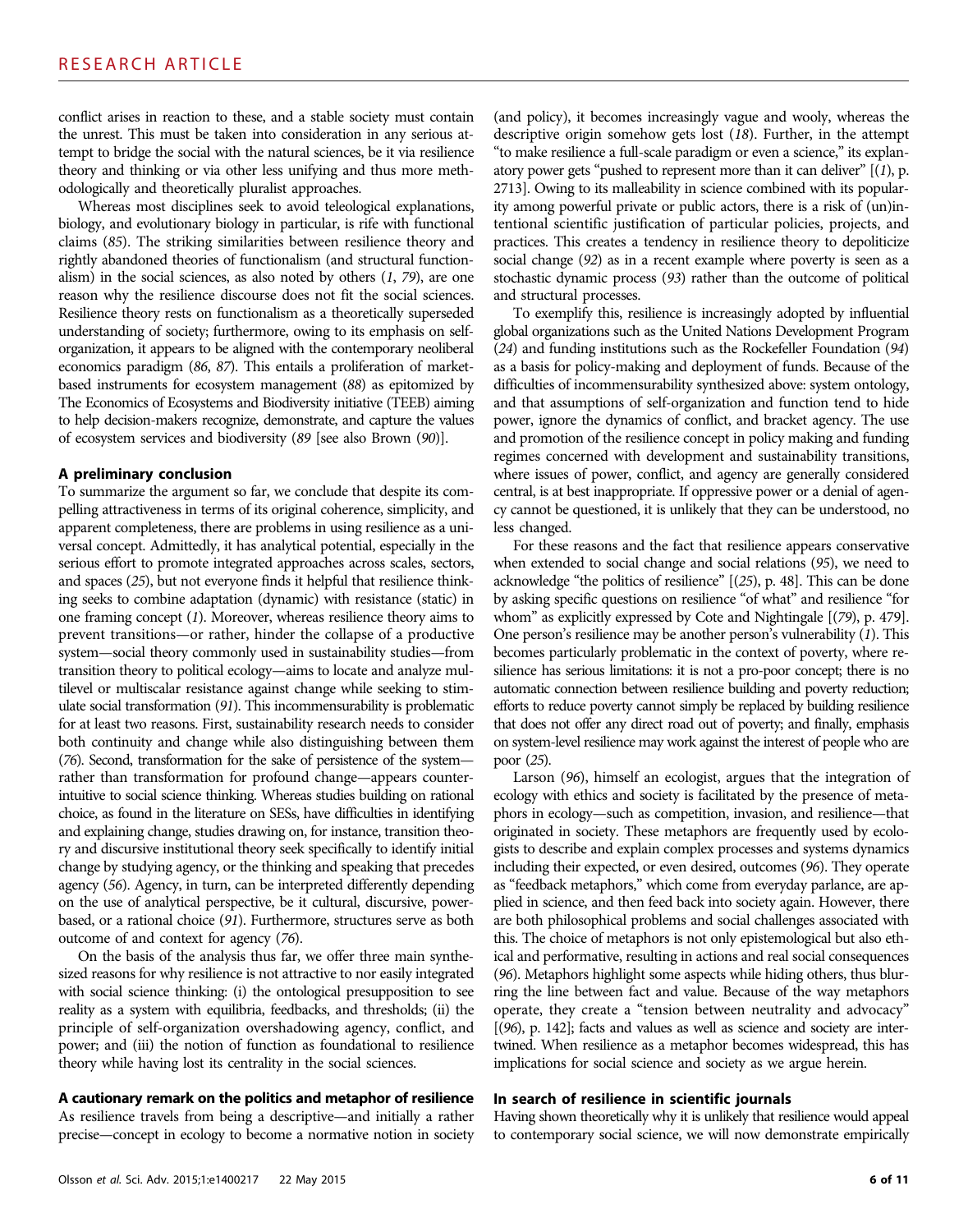# RESEARCH ARTICLE

that it has not appealed. The evidence that resilience does not at present close the gap between the natural and social sciences emerged from our bibliometric analysis of the use of "resilience" AND "ecology" as well as "resilience" AND "system" in the 10 highest-ranked journals in seven fields: ecology and environmental studies, plus five social science disciplines all addressing sustainability and engaging with integrated or interdisciplinary approaches. According to the emerging pattern, the resilience discourse is asymmetrically present in ecology and environmental studies as compared with the other five disciplines (Fig. 1).

This means that despite the potential utility of resilience theory to grapple with

sustainability challenges and despite its rapid spread from systems ecology to wider debates on SESs and sustainability, it is not widely taken up by the 10 most influential journals in each of the five selected social sciences (see the Supplementary Materials).

From the bibliometric analysis, we draw four conclusions. First, the concept of resilience is commonly used in the entire field of ecology as illustrated by the large number of references to resilience in most of the 10 most highly ranked journals in the field (Table 2). This supports the idea that the concept of resilience has helped to unify ecology as a discipline. Second, outside ecology, we see that the vast majority of articles on resilience appear in environmental studies and, to some extent, also in geography. Here, and as shown in Table 2, two journals dominate the resilience debate completely—Ecology and Society, which has published on resilience since its inception in 2003, and Global Environmental Change (GEC), which started to publish widely on social-ecological resilience in connection with a special issue in 2006 on resilience, vulnerability, and adaptation (97). Third, the promotion of resilience theory is closely related to one particular organization, the Resilience Alliance, whose official journal is Ecology and Society. In addition, the Editor-in-Chief of GEC for the period July 2004 to December 2013 is a member of the Resilience Alliance. And fourth, resilience theory and thinking is not common in the main social science journals. Hence, it is safe to argue that resilience does not currently engage the core of social sciences. Despite increasing popularity, we conclude here that resilience theory is a unifying concept in ecological and environmental sciences but not across the social and natural science divide.

# **DISCUSSION**

#### Scope for a better dialogue: Using pluralism instead of unification

Integrated research may offer (better) understandings of and responses to complex demands of the contemporary world such as climate change. To understand the conditions for how to build integrated knowledge across disciplinary domains, such as the natural and social sciences, we make a distinction between two distinct types of scientific knowledge integration—pluralism and unification—and then show how pluralism allows problem feeding as



Fig. 1. Number of articles, 2001–2013, containing "resilience" and (Boolean "AND") combinations of "ecological" and "system" in the 10 highest-ranked journals (ISI) in seven relevant scientific disciplines or fields. Data file S1 contains a complete list of data.

a fruitful strategy in interdisciplinary research, whereas unification can easily slip into not-so-useful scientific imperialism. Problem feeding occurs when a problem arises or is discovered in a discipline that cannot solve it but can import the necessary tools to solve it or export it to another discipline that may find a solution. In the natural sciences, there are many examples of such interaction, one of which is the recent construction of the nanoscope (awarded the 2014 Nobel Prize in chemistry). It was developed when chemists and physicists worked together to help physiologists study processes inside individual cells, such as pathogens, or interaction between individual molecules. Scientific pluralism thus appears when several disciplines contribute particular theories, methods, and/or questions to solve problems.

According to scientific pluralism, the ultimate goal of scientific inquiry is not (necessarily) to establish a single theory (98). Pluralism is useful in situations where no unified theories are available to explain a phenomenon or where the phenomenon can only be explained by multiple theories (99, 100). Also, to be noted here, problem feeding does not necessitate broad unification—not even in its most powerful bilateral form where both problems and solutions are transferred between disciplines (101–103).

Disciplinary imperialism is usually thought of as an illicit infringement, such as when one discipline attempts to explain phenomena or solve problems in a domain belonging to or associated with another discipline (104–106). As an example, the economist G. S. Becker argues that the decision to have children can be expressed as a utility maximization function with three variables: the number of children, their quality, and the rate of consumption of all other commodities (107). As another example, sociobiologists (108) sought to explain social behavior in terms of natural selection and thus believed that they could replace social science theories (109).

Serious cases of scientific imperialism are reductive in the sense that they tend or aim to exclude alternative (even compatible) explanations and solutions (110–112). Here, inferior explanations or problem solutions outcompete superior ones (112). All kinds of unification are not necessarily imperialist (in this negative sense), but there is always reason to worry about imperialism in situations where a single theory is claimed to account for persistent social problems such as poverty or complex phenomena such as the impacts of climate change and the responses in society.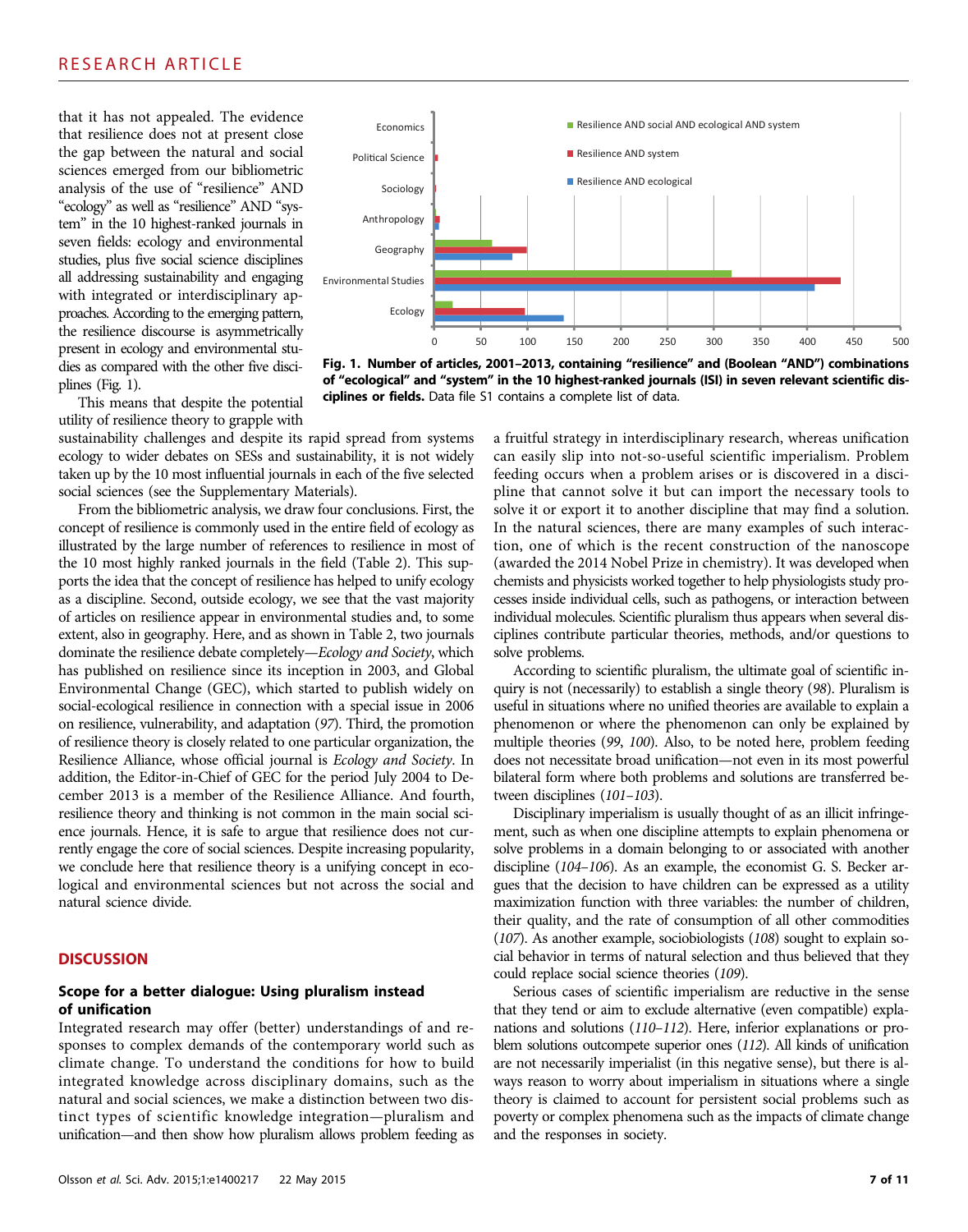| <b>Ecology</b>                                                              | Resilience, Resilience,<br>ecological<br>(%) | system<br>(%)  | Resilience,<br>social,<br>ecological,<br>system (%) | <b>Environmental</b><br>studies                            | Resilience,<br>ecological<br>(%) | Resilience,<br>system<br>(%) | Resilience,<br>social,<br>ecological,<br>system (%) | Geography                                                                      | Resilience,<br>ecological<br>(%) | Resilience,<br>system<br>(%) | Resilience,<br>social,<br>ecological,<br>system (%) |
|-----------------------------------------------------------------------------|----------------------------------------------|----------------|-----------------------------------------------------|------------------------------------------------------------|----------------------------------|------------------------------|-----------------------------------------------------|--------------------------------------------------------------------------------|----------------------------------|------------------------------|-----------------------------------------------------|
| <b>Ecology Letters</b>                                                      | 16                                           | 12             | 15                                                  | <b>Nature</b><br>Climate<br>Change                         | $\mathbf{1}$                     | $\mathbf{1}$                 | 0                                                   | Global<br>Environmental<br>Change                                              | 80                               | 83                           | 82                                                  |
| <b>Annual Review</b><br>of Ecology,<br>Evolution, and<br><b>Systematics</b> | $\mathbf{1}$                                 | $\mathbf{1}$   | $\mathbf 0$                                         | Annual<br>Review of<br>Environmental<br>Resources          | 1                                | $\overline{2}$               | $\overline{2}$                                      | Progress in<br>Human<br>Geography                                              | 5                                | 4                            | 5                                                   |
| Trends in Ecology<br>and Evolution                                          | 10                                           | 10             | 25                                                  | Review of<br>Environmental<br>Economics<br>and Policy      | $\pmb{0}$                        | 0                            | $\pmb{0}$                                           | <b>Transactions</b><br>of the<br>Institute of<br><b>British</b><br>Geographers | $\overline{4}$                   | $\overline{2}$               | 3                                                   |
| Frontiers in<br>Ecology and the<br>Environment                              | 22                                           | 24             | 55                                                  | Global<br>Environmental<br>Change                          | 16                               | 19                           | 16                                                  | Economic<br>Geography                                                          | 0                                | 0                            | 0                                                   |
| Ecological<br>Monographs                                                    | 4                                            | 5              | $\mathbf 0$                                         | Journal of<br>Environmental<br>Economics and<br>Management | $\mathbf{1}$                     | $\mathbf{1}$                 | $\mathbf 0$                                         | Journal of<br>Economic<br>Geography                                            | $\mathbf 0$                      | 1                            | 0                                                   |
| The ISME Journal                                                            | $\overline{2}$                               | $\overline{2}$ | $\pmb{0}$                                           | Energy<br>Journal                                          | 0                                | $\mathbf 0$                  | $\pmb{0}$                                           | Antipode                                                                       | $\mathbf{1}$                     | 0                            | 0                                                   |
| Global<br>Ecology and<br>Biogeography                                       | $\mathbf{1}$                                 | $\overline{2}$ | 0                                                   | Wiley<br>Interdisciplinary<br>Reviews: Climate<br>Change   | 1                                | $\mathbf{1}$                 | 1                                                   | Political<br>Geography                                                         | $\mathbf 0$                      | 0                            | 0                                                   |
| Global Change<br>Biology                                                    | 17                                           | 15             | $\pmb{0}$                                           | Global<br>Environmental<br>Politics                        | 1                                | 0                            | $\mathbf{1}$                                        | Global<br><b>Networks</b>                                                      | $\pmb{0}$                        | $\mathbf 0$                  | 0                                                   |
| Ecology                                                                     | 21                                           | 20             | $\mathbf 0$                                         | Ecology and<br>Society                                     | 68                               | 66                           | 74                                                  | Environmental<br>and Planning<br>D:<br>Society<br>and Space                    | $\mathbf 0$                      | $\mathbf 0$                  | 0                                                   |
| American<br><b>Naturalist</b>                                               | 6                                            | 8              | 5                                                   | Ecological<br>Economics                                    | 11                               | 95                           | 7                                                   | Geoforum                                                                       | 11                               | 10                           | 10                                                  |
| Total no.                                                                   | 139                                          | 97             | 20                                                  |                                                            | 408                              | 436                          | 319                                                 |                                                                                | 84                               | 99                           | 62                                                  |

Table 2. Articles, since 2001, containing the term "resilience" AND (Boolean) various related terms in the 10 highest-ranked journals (ISI) in each of the three scientific disciplines/fields where resilience appears most frequently. Source: ISI Web of Science: 1 May 2014.

The claims made in resilience theory (to close the gap to the social sciences) can be classified as an attempt of unification via disciplinary imperialism. To substantiate this, we refer to the fact that resilience often appears in contexts where discipline-bridging and integration is sought. In the influential book Panarchy, Holling and Gunderson (113) seek to develop a general theory of change, and while doing so, they express concerns that "approaches" in which resilience has no role are partial in the sense that "[t]hey are too simple and lack an integrative framework that bridges disciplines and scales" [(113), p. 8]. Similarly, resilience theory suggests that "critical changes in socialecological systems are determined by a small set of three to five key variables, i.e., the 'rule of hand'" (16). Further, they claim that one way

to put in place "robust foundations for sustainable decision-making" is through the "search for integrative theories that combine disciplinary strengths while filling disciplinary gaps" (16). Other authors are more explicit. Charles Perrings, for instance, notes that the concept has broad appeal for both natural and social sciences: "while the notion of system resilience has its roots in ecology, it is concerned with something that is common to any stochastic evolutionary system" [(114), p. 511]. In another influential volume, Gunderson and Pritchard treat resilience as a "unifying concept in both ecological and social systems" [(26), p. xxi].

Together, these examples may illustrate the integrative potential but more so the unification ambition in resilience theory. Here, we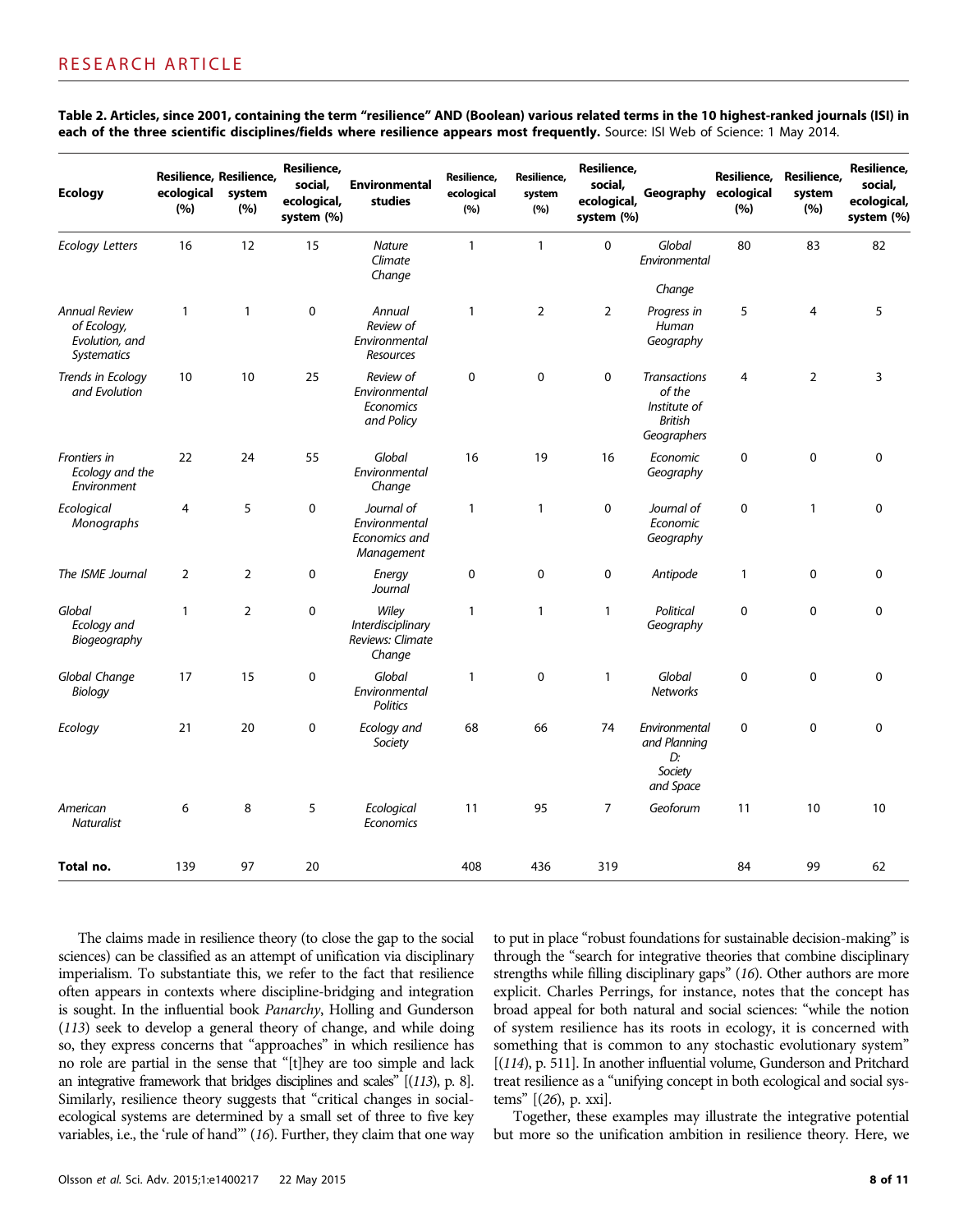propose that it is partly this ambition in combination with the incommensurability that has given rise to the problems that constitute our central argument. First, many of these difficulties arise from the inappropriate extension of concepts from the natural sciences to society. These concepts entail similar assumptions to both functionalism and neoclassical economics, which have been found to be highly problematic by social science as seen already from the 1950s when development economics (and other development theories) emerged in reaction to, and as an alternative to, neoclassical economics. Second, given the dominance of economics, and particularly neoclassical theory, in the social sciences, it is likely that associated concepts appear as given for ecologists unfamiliar with the diversity within social science.

In contrast to unification, we advocate pluralism. Rather than seeing resilience as a grand or unifying theory, it should be seen (and used) as a middle-range theory compatible with some, but not all, ontologies (91). In essence, we argue that there are two main barriers for resilience thinking to bridge the natural and social sciences, as it aspires to do. First, the aspiration of a "unifying theory" is contested because the idea of the unity of science has long been controversial especially after the postmodern turn, which advocated diversity and criticized grand theory for suppressing alternative views and voices originating in less influential parts of society. Second, the combination of unificationist ambitions and issues of incommensurability is particularly problematic. Incommensurability of the ontological type that we have focused on here effectively blocks unification. This is best represented by how resilience thinking recreates functionalism, which is now rightly outdated in contemporary social sciences (41).

### **CONCLUSIONS**

Our analysis has illustrated the problems of using resilience as a universal and unifying concept, and it has explained why social scientists lack research-strategic incentives to use and fully engage with resilience theory and thinking. In sum, we contribute five conclusions to the debate on resilience:

(i) Definitions of resilience vary from concise to comprehensive, from coherent to internally contradictory, from precise to vague, and from descriptive to normative to predictive—but after scrutiny can be categorized into a typology of four distinct types (see Table 1).

(ii) The incommensurability between the natural and social sciences constrains the dialogue in two ways: the resilience vocabulary does not fit into the social sciences, whereas core concepts and theories in social science—such as agency, conflict, knowledge, and power—are absent from resilience theory.

(iii) Given its insensitivity to theoretical development of the social sciences and lack of attention to agency, conflict, knowledge, and power, resilience can become a powerful depoliticizing or naturalizing scientific concept and metaphor when used by political actors.

(iv) Resilience is a unifying concept within ecology and environmental studies but not in the social sciences (see Fig. 1 and Table 2).

(v) The unifying ambition in resilience theory and thinking to go beyond natural science is counterproductive to successful interdisciplinary and integrated research.

Finally, we underline that far-reaching unification as an approach to integrated research can easily result in scientific imperialism which is arguably how resilience theory has been perceived from the perspective of the social sciences. To establish fruitful interdisciplinary collaboration, such as problem feeding, pluralism is quite sufficient and perhaps preferable (103), especially in integrated research on complex sustainability challenges in times dominated by neoliberal ideology.

#### MATERIALS AND METHODS

The article is based on two kinds of data related to two types of investigation. Our theoretical investigations are based on a systematic analysis of how resilience is used, in ecology and beyond, in attempts to bridge the natural and social sciences, as well as a critical scrutiny of core concepts and principles in resilience theory.

For the bibliometric analysis, we used the ISI Web of Knowledge/ Science. As a first step, we identified the 10 most influential journals (as measured by the Article Influence Score) in each of seven scientific categories: Ecology, Environmental Studies (social science), Geography (social science), Anthropology (social science), Sociology, Political Science, and Economics.

We then searched these journals for articles published between 1 January 2001 and 30 April 2014 with the following Boolean combinations: (i) resilience AND ecological; (ii) resilience AND system; (iii) resilience AND social AND ecological AND system.

We searched for these words in the title, key words, and abstract. The full data set is available as data file S1 (MS Excel).

#### SUPPLEMENTARY MATERIALS

Supplementary material for this article is available at http://advances.sciencemag.org/cgi/content/ full/1/4/e1400217/DC1

Data file S1. Complete list of journals used in the bibliometric analysis including the number of articles for each combination of search terms.

# REFERENCES AND NOTES

- 1. D. Alexander, Resilience and disaster risk reduction: An etymological journey. Nat. Hazards Earth Syst. Sci. 13, 2707–2716 (2013).
- 2. C. S. Holling, Resilience and stability of ecological systems. Annu. Rev. Ecol. Evol. Syst. 4, 1–23 (1973).
- 3. C. Perrings, Introduction: Resilience and sustainable development. Environ. Dev. Econ. 3, 221–222 (1998).
- 4. N. Garmezy, Vulnerability research and the issue of primary prevention. Am. J. Orthopsychiatry 41, 101–116 (1971).
- 5. J. H. Block, J. Block, in Minnesota Symposium on Child Psychology, W. A. Collins, Ed. (Erlbaum, Hillsdale, NJ, 1980), vol. 13, pp. 39–101.
- 6. B. Egeland, E. Carlson, L. A. Sroufe, Resilience as process. Dev. Psychopathol. 5, 517–528 (1993).
- 7. S. S. Luthar, D. Cicchetti, B. Becker, The construct of resilience: A critical evaluation and guidelines for future work. Child Dev. 71, 543–562 (2000).
- 8. A. S. Masten, K. M. Best, N. Garmezy, Resilience and development: Contributions from the study of children who overcome adversity. Dev. Psychopathol. 2, 425–444 (1990).
- 9. A. S. Masten, K. B. Burt, G. I. Roisman, J. Obradović, J. D. Long, A. Tellegen, Resources and resilience in the transition to adulthood: Continuity and change. Dev. Psychopathol. 16, 1071–1094 (2004).
- 10. G. A. Bonanno, Loss, trauma, and human resilience: Have we underestimated the human capacity to thrive after extremely aversive events? Am. Psychol. 59, 20–28 (2004).
- 11. A. M. Almedom, Social capital and mental health: An interdisciplinary review of primary evidence. Soc. Sci. Med. 61, 943–964 (2005).
- 12. A. M. Almedom, Resilience to disasters: A paradigm shift from vulnerability to strength. Afr. Health Sci. 8, S1–S4 (2008).
- 13. K. Brown, E. Westaway, Agency, capacity, and resilience to environmental change: Lessons from human development, well-being, and disasters. Annu. Rev. Environ. Resour. 36, 321–342 (2011).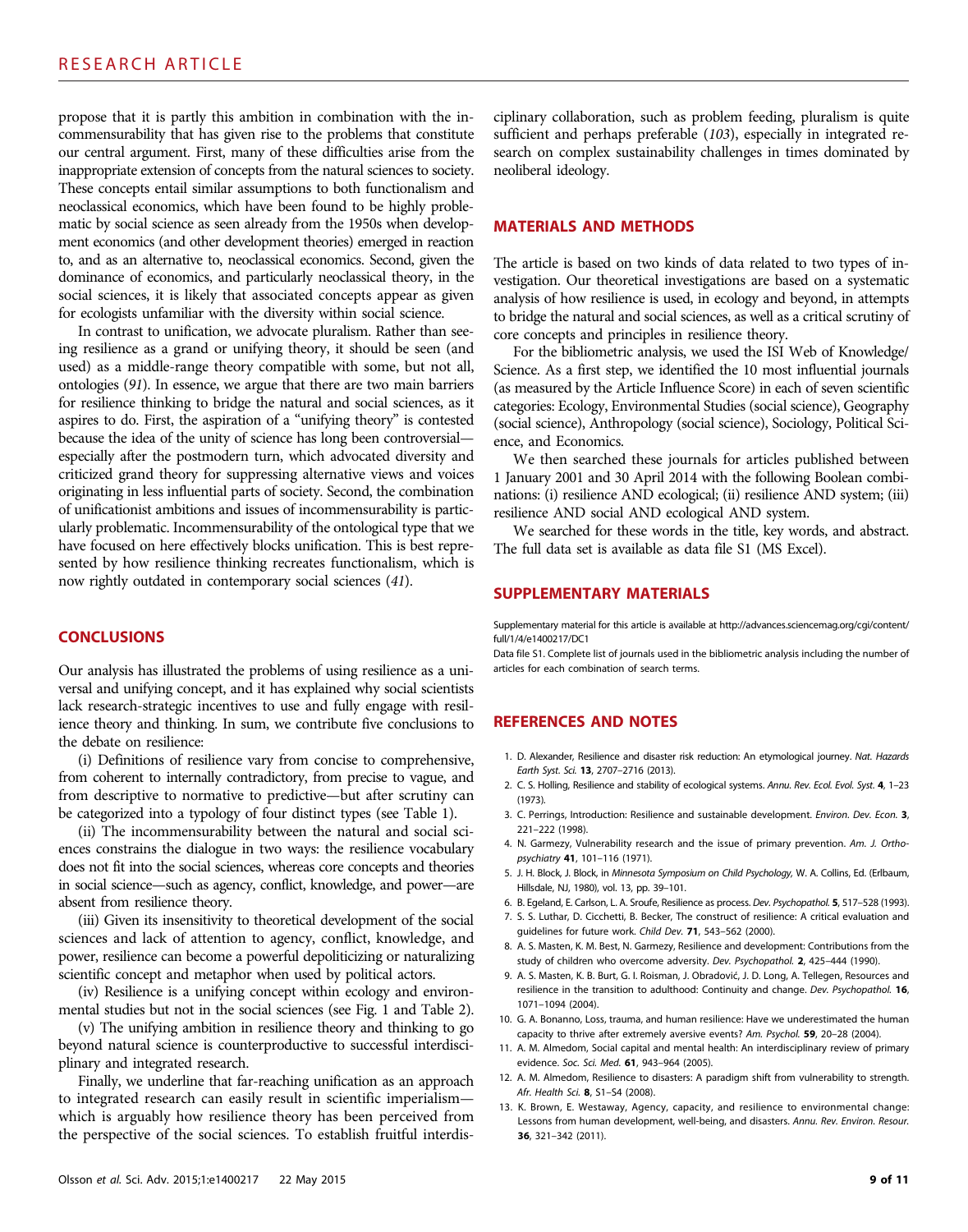- 14. A. S. Masten, J. Obradovic, Disaster preparation and recovery: Lessons from research on resilience in human development. Ecol. Soc. 13, 9 (2008).
- 15. W. N. Adger, Social and ecological resilience: Are they related? Prog. Hum. Geogr. 24, 347-364 (2000).
- 16. B. H. Walker, L. Gunderson, A. Kinzig, C. Folke, S. Carpenter, L. Schultz, A handful of heuristics and some propositions for understanding resilience in social-ecological systems. Ecol. Soc. 11, 13 (2006).
- 17. UNISDR, "Global assessment report on disaster risk reduction: Risk and poverty in a changing climate" (UN International Strategy for Disaster Reduction Secretariat, Geneva, 2009).
- 18. F. S. Brand, K. Jax, Focusing the meaning(s) of resilience: Resilience as a descriptive concept and a boundary object. Ecol. Soc. 12, 23 (2007).
- 19. F. Bacon, Francis Bacon: The New Organon (Cambridge Univ. Press, Cambridge, 2000).
- 20. C. Folke, S. R. Carpenter, B. Walker, M. Scheffer, T. Chapin, J. Rockström, Resilience thinking: Integrating resilience, adaptability and transformability. Ecol. Soc. 15, 20 (2010).
- 21. A. Jerneck, L. Olsson, Adaptation and the poor : Development, resilience, transition. Clim. Policy 8, 170–182 (2008).
- 22. M. Pelling, D. Manuel-Navarrete, From resilience to transformation: The adaptive cycle in two Mexican urban centers. Ecol. Soc. 16, 11 (2011).
- 23. P. Olsson, V. Galaz, W. J. Boonstra, Sustainability transformations: A resilience perspective. Ecol. Soc. 19, 1 (2014).
- 24. UNDP, "Human Development Report 2014—Sustaining Human Progress: Reducing Vulnerabilities and Building Resilience," Human Development Reports (United Nations Development Program, New York, 2014).
- 25. C. Béné, R. Godfrey Wood, A. Newsham, M. Davies, "Resilience: New utopia or new tyranny? Reflection about the potentials and limits of the concept of resilience in relation to vulnerability reduction programmes," Working Paper 405, Institute of Development Studies, Brighton, UK, 2012.
- 26. L. H. Gunderson, L. Pritchard, Eds., Resilience and the Behavior of Large-Scale Systems (Island Press, Washington, DC, 2002), vol. 60.
- 27. D. J. Davidson, The applicability of the concept of resilience to social systems: Some sources of optimism and nagging doubts. Soc. Nat. Resour. 23, 1135-1149 (2010).
- 28. W. N. Adger, T. P. Hughes, C. Folke, S. R. Carpenter, J. Rockström, Social-ecological resilience to coastal disasters. Science 309, 1036–1039 (2005).
- 29. G. Peterson, Political ecology and ecological resilience: An integration of human and ecological dynamics. Ecol. Econ. 35, 323–336 (2000).
- 30. T. A. Gardner, J. Barlow, R. Chazdon, R. M. Ewers, C. A. Harvey, C. A. Peres, N. S. Sodhi, Prospects for tropical forest biodiversity in a human-modified world. Ecol. Lett. 12, 561-582 (2009).
- 31. B. Walker, C. Holling, S. Carpenter, A. Kinzig, Resilience, adaptability and transformability in social–ecological systems. Ecol. Soc. 9, 5 (2004).
- 32. P. Olsson, C. Folke, T. Hahn, Social-ecological transformation for ecosystem management: The development of adaptive co-management of a wetland landscape in southern Sweden. Ecol. Soc. 9, 2 (2004).
- 33. M. Scheffer, Critical Transitions in Nature and Society (Princeton Univ. Press, Princeton, NJ, 2009).
- 34. B. J. Downes, F. Miller, J. Barnett, A. Glaister, H. Ellemor, How do we know about resilience? An analysis of empirical research on resilience, and implications for interdisciplinary praxis. Environ. Res. Lett. 8, 014041 (2013).
- 35. V. Pareto, The Mind and Society (Harcourt, Brace and Company, New York, 1935).
- 36. T. Parsons, On building social system theory: A personal history. Daedalus 99, 826–881 (1970).
- 37. D. Baecker, Why systems? Theory Cult. Soc. 18, 59–74 (2001).
- 38. N. Luhmann, The world society as a social system. Int. J. Gen. Syst. 8, 131-138 (1982).
- 39. I. Blühdorn, An offer one might prefer to refuse the systems theoretical legacy of Niklas Luhmann. Eur. J. Soc. Theory 3, 339–354 (2000).
- 40. N. Luhmann, Globalization or world society: How to conceive of modern society? Int. Rev. Sociol. 7, 67–79 (1997).
- 41. G. Ritzer, Sociological Theory (McGraw-Hill, New York, 2011).
- 42. I. Wallerstein, The Modern World-System, 3 vols. (Academic Press, New York, 1974–1989).
- 43. J. T. Roberts, P. E. Grimes, World-System Theory and the Environment: Toward a New Synthesis, vol. 8 of Sociological Theory and the Environment: Classical Foundations, Contemporary Insights (Rowman & Littlefield Publishers, Lanham, MD, 2002), pp. 167–196.
- 44. I. Wallerstein, The Modern World-System IV: Centrist Liberalism Triumphant, 1789*–*1914 (University of California Press, Berkeley, CA, 2011), vol. 4.
- 45. R. L. Smith, T. M. Smith, G. C. Hickman, S. M. Hickman, Elements of Ecology (Benjamin Cummings, 2006).
- 46. J. Haugeland, Having Thought: Essays in the Metaphysics of Mind (Harvard Univ. Press, Cambridge, MA, 2000).
- 47. H. A. Simon, The Sciences of the Artificial (MIT Press, Cambridge, MA, 1969), vol. 136.
- 48. L. v. Bertalanffy, General System Theory: Foundations, Development, Applications (Braziller, New York, 1968).
- 49. W. C. Wimsatt, in Proceedings of the 1974 Biennial Meeting Philosophy of Science Association, R. S. Cohen, C. A. Hooker, A. C. Michalos, J. van Evra, Eds. (D. Reidel Publishing Company, 1976), pp. 671–710.
- 50. J. Collier, G. Cumming, A dynamical approach to ecosystem identity. Philos. Ecol. 11, 201–218 (2011).
- 51. A. Smith, A. Stirling, The politics of social-ecological resilience and sustainable socio-technical transitions. Ecol. Soc. 15, 13 (2010).
- 52. J. Mahoney, D. Rueschemeyer, Comparative Historical Analysis in the Social Sciences (Cambridge Univ. Press, Cambridge, 2003).
- 53. J. Mahoney, K. Thelen, Explaining Institutional Change: Ambiguity, Agency, and Power (Cambridge Univ. Press, New York, 2010).
- 54. E. Ostrom, A behavioral approach to the rational choice theory of collective action: Presidential address, American Political Science Association, 1997. Am. Polit. Sci. Rev. 92, 1-22 (1998).
- 55. E. Ostrom, A general framework for analyzing sustainability of social-ecological systems. Science 325, 419-422 (2009).
- 56. V. A. Schmidt, Discursive institutionalism: The explanatory power of ideas and discourse. Annu. Rev. Polit. Sci. 11, 303–326 (2008).
- 57. J. W. Bennett, Ecosystem analogies in cultural ecology, in Population, Ecology and Social Evolution, S. Polgar, Ed. (Mouton, The Hague, 1975), pp. 273–303.
- 58. C. Folke, T. Hahn, P. Olsson, J. Norberg, Adaptive governance of social-ecological systems. Annu. Rev. Environ. Resour. 30, 441–473 (2005).
- 59. M. Mazzucato, The Entrepreneurial State: Debunking Public vs. Private Sector Myths (Anthem Press, London, 2013).
- 60. A. Smith, The Wealth of Nations: The Economics Classic (Capstone Publishing Ltd., Chichester, UK, 1776; reprinted 2010).
- 61. E. Ullmann-Margalit, Invisible hand explanations. Synthese 39, 263–291 (1978).
- 62. F. A. Hayek, The Fatal Conceit: The Errors of Socialism (University of Chicago Press, Chicago, 1988).
- 63. K. Polanyi, The Great Transformation: The Political and Economic Origin of Our Time (Beacon, Boston, MA, 1957).
- 64. F. Avelino, J. Rotmans, Power in transition: An interdisciplinary framework to study power in relation to structural change. Eur. J. Soc. Theory 12, 543-569 (2009).
- 65. E. Ostrom, J. Burger, C. B. Field, R. B. Norgaard, D. Policansky, Revisiting the commons: Local lessons. Science 284, 278–282 (1999).
- 66. A.-L. Barabási, R. Albert, Emergence of scaling in random networks. Science 286, 509–512 (1999).
- 67. C. Fuchs, Some implications of Pierre Bourdieu's works for a theory of social selforganization. Eur. J. Soc. Theory 6, 387–408 (2003).
- 68. S. L. McGregor, Transdisciplinarity and conceptual change. World Futures 70, 200–232 (2014).
- 69. C. Collinge, Self-organisation of society by scale: A spatial reworking of regulation theory. Environ. Plan. D 17, 557–574 (1999).
- 70. B. Hughes, Disability activisms: Social model stalwarts and biological citizens. Disabil. Soc. 24, 677–688 (2009).
- 71. T. Shakespeare, Disabled people's self-organisation: A new social movement? Disabil. Handicap Soc. 8, 249–264 (1993).
- 72. B. V. Barnes, S. H. Spurr, Forest Ecology (Wiley, New York, 1998), p. 770.
- 73. A. R. Radcliffe-Brown, On the concept of function in social science. Am. Anthropol. 37, 3 (1935). 74. L. H. Gunderson, C. S. Holling, Panarchy: Understanding Transformations in Human and
- Natural Systems (Island Press, Washington, DC, 2002).
- 75. T. Parsons, Social System (Routledge, London, 1951).
- 76. F. W. Geels, The multi-level perspective on sustainability transitions: Responses to seven criticisms. Environ. Innov. Soc. Transit. 1, 24–40 (2011).
- 77. G. S. Cumming, P. Olsson, F. Chapin III, C. Holling, Resilience, experimentation, and scale mismatches in social-ecological landscapes. Landsc. Ecol. 28, 1139-1150 (2013).
- 78. D. C. North, Institutions, Institutional Change and Economic Performance (Cambridge Univ. Press, Cambridge, 1990).
- 79. M. Cote, A. J. Nightingale, Resilience thinking meets social theory: Situating social change in socio-ecological systems (SES) research. Prog. Hum. Geogr. 36, 475-489 (2012).
- 80. P. Jones, L. Bradbury, S. LeBoutillier, Introducing Social Theory (Polity Press, Cambridge, 2011). 81. R. Dahrendorf, Class and Class Conflict in Industrial Society (Stanford Univ. Press, Stanford, CA, 1959).
- 82. R. Collins, Conflict theory and the advance of macro-historical sociology, in Frontiers of Social Theory: The New Syntheses (University of Columbia Press, New York, 1990) pp. 68–87.
- 83. B. Barnes, The Elements of Social Theory (University College London Press, London, 1995).
- 84. K. Hatt, Social attractors: A proposal to enhance "resilience thinking" about the social. Soc. Nat. Resour. 26, 30–43 (2013).
- 85. E. Sober, Conceptual Issues in Evolutionary Biology (MIT Press, Cambridge, MA, 1994).
- 86. J. Walker, M. Cooper, Genealogies of resilience: From systems ecology to the political economy of crisis adaptation. Secur. Dialog. 42, 143–160 (2011).